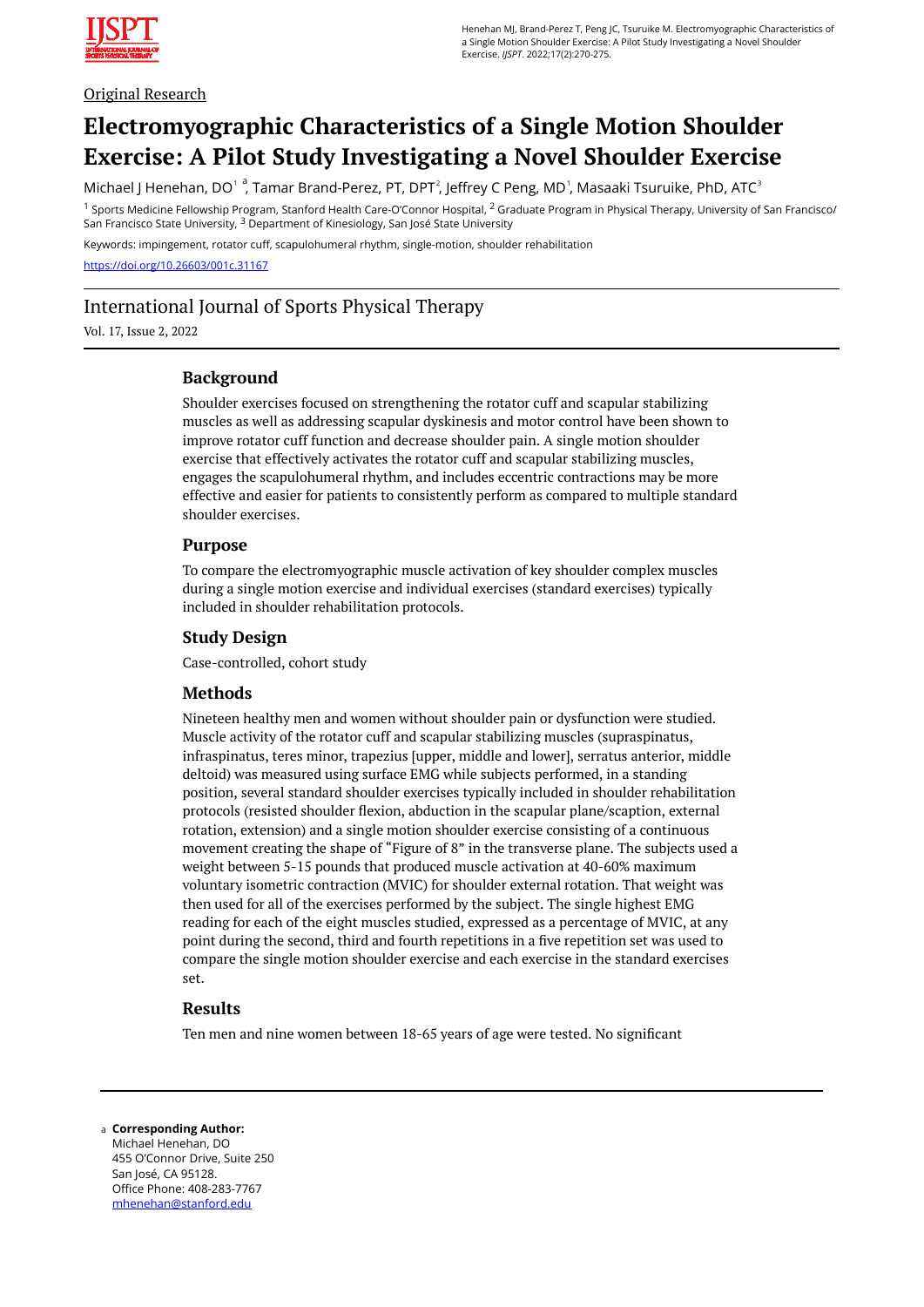difference (p=.05) between the exercises was noted for the supraspinatus, infraspinatus, teres minor, serratus anterior, middle deltoid or upper trapezius. There was a significant difference favoring the standard exercises in the middle and lower trapezius.  $(p= 0.0109)$ and 0.0002 respectively)

#### **Conclusion**

In this pilot study, muscle activation during the single motion, Figure of 8 pattern exercise was not significantly different from the standard shoulder exercises in six of eight key muscles that are usually included in shoulder rehabilitation protocols. The exceptions were the middle and lower trapezius which were activated to a significantly higher degree with the standard exercises. Further evaluation of the clinical effectiveness of the single motion shoulder exercise is needed.

#### **Level of Evidence**

Level 3b

#### <span id="page-1-0"></span>INTRODUCTION

Shoulder exercises focused on strengthening the rotator cuff and scapular stabilizing muscles as part of a shoulder rehabilitation program have been shown to improve rotator cuff function and decrease pain. $1-3$  However, there is little consensus on an ideal exercise program. Furthermore, addressing scapular dyskinesis and motor control have also been described as effective components of a shoulder rehabilitation program. $4-6$  The standard shoulder exercise program typically consists of individual resistance exercises usually including external rotation, internal rotation, abduction/scaption, forward flexion, extension and in some instances, rowing, dips and modified push-ups. $<sup>7</sup>$  Activation</sup> of muscles to 40-60% maximum voluntary isometric contraction (MVIC) is considered high activity and may be optimal for use during a rehabilitation program. $8,9$  Strengthening of the scapular stabilizers has been shown to be helpful as well.<sup>10,11</sup> Eccentric contractions may also be important in the rehabilitation of shoulder impingement.<sup>12</sup> As shoulder rehabilitation protocols become more complex, compliance and possibly clinical outcomes may suffer.<sup>13</sup> A single motion shoulder exercise that effectively activates the rotator cuff and scapular stabilizing muscles, engages the scapulohumeral rhythm and includes eccentric contractions, offers the advantage of a simple movement pattern that may be more effective and will be easier for patients to remember and perform as part of a home exercise program. The single motion shoulder exercise evaluated in this study offers a novel shoulder rehabilitation option that could improve long-term exercise compliance and therefore, possibly improve long-term outcomes in the management of chronic shoulder pain

The standard shoulder exercises studied include resisted shoulder flexion, abduction in the scapular plane/scaption, external rotation and extension, all performed in the standing position. The single motion exercise used in this study was a continuous movement creating the shape of a "Figure of 8" in the transverse plane while in the standing position. Starting at the subject's side, the top circle of the 8 is in front of the subject and the bottom continues behind them. As subjects move the arm medially, they were instructed to move past the midline of their body in both the front and back portions of the movement. Shoulder abduction was kept below 45 degrees in all parts of the movement. The ex-



**Figure 1. Single motion exercise using a figure of 8 movement pattern.** 

ercise takes approximately five seconds to complete one cycle. ([Figure 1](#page-1-0))

The purpose of this study was to compare the electromyographic muscle activation of key shoulder complex muscles during a single motion exercise and individual exercises (standard exercises) typically included in shoulder rehabilitation protocols. Investigation of the single motion exercise is a step toward creating a larger study measuring clinical outcomes when comparing the single motion shoulder exercise to standard shoulder rehabilitation exercises.

#### **METHODS**

The study protocol was approved by the San Jose State University Human Subjects Institutional Review Board.

#### **SUBJECTS**

Ten men and nine women between 18-65 years of age were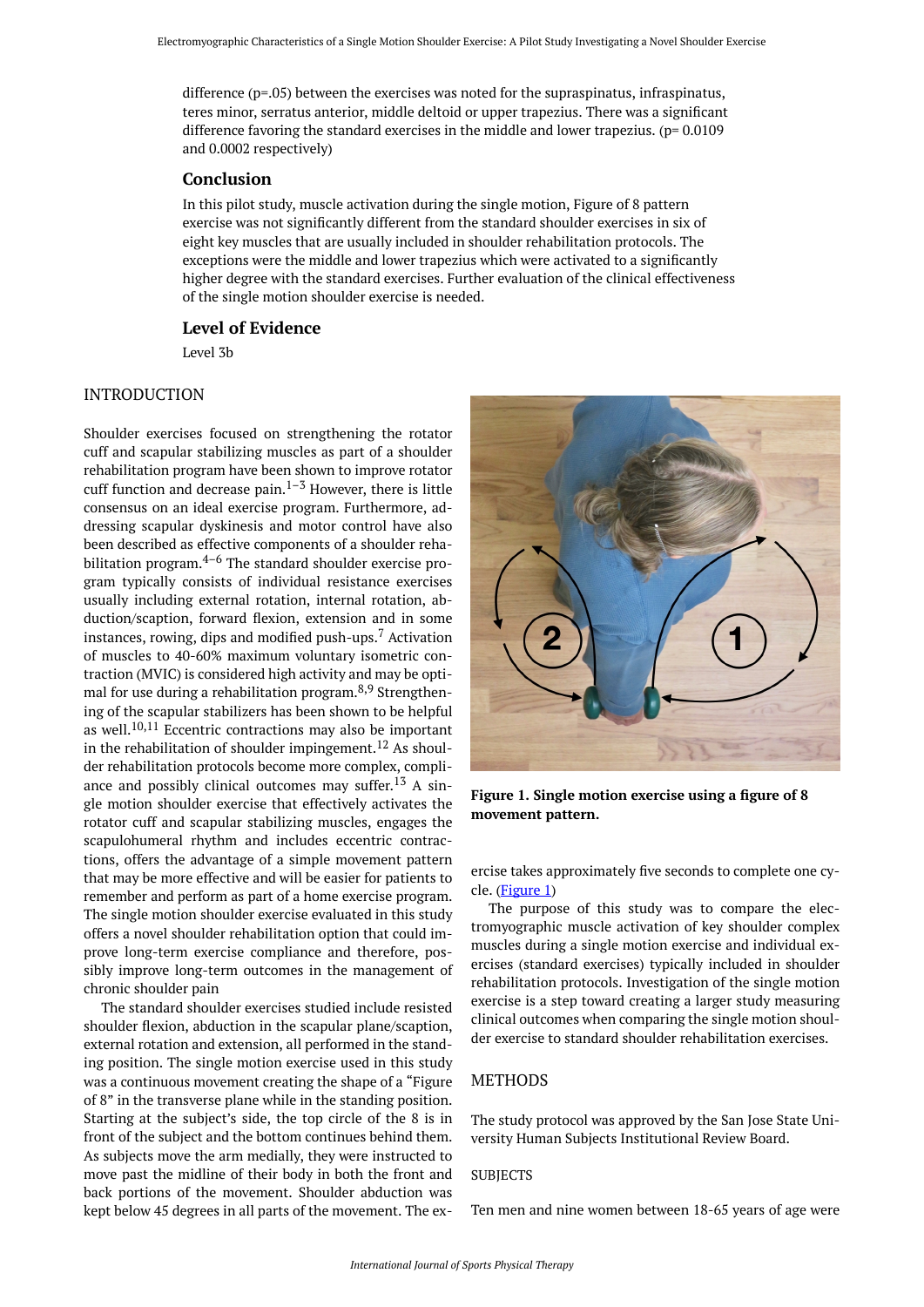tested. Primary exclusion criteria included: under the age of 18, previous shoulder surgery, shoulder pain at the time of the study, shoulder pain lasting more than three days in the prior month or participation in a shoulder rehabilitation program within the preceding three months.

#### STUDY PROTOCOL

The skin was vigorously cleaned with alcohol, and surface EMG sensors (Delsys Trigno Avanti™ Sensor, Delsys inc, Natick, MA) with interelectrode spacing of 10 mm were placed over eight different muscle bellies: 1) supraspinatus (SS), 2) infraspinatus (IS), 3) teres minor (TMi), 4) middle deltoid (MD), 5) upper trapezius (UT), 6) middle trapezius (MT), 7) lower trapezius (LT) and 8) serratus anterior (SA). Since surface EMG recordings were used in this study, it is presumed that for the theoretical basis of the study, each of the electrode locations was representative of each of the muscle functions in the subjects. Electrode placement was performed as described by Tsuruike.<sup>14</sup> Care was taken to ensure lead placement was standardized between subjects. All eight leads were monitored simultaneously during performance of the exercise protocols for each subject.

The muscle electrical activity from a MVIC of the muscles to be studied was then recorded. The positions used to discern MVIC's were standing for resisted external rotation (IS, TMi), scaption (SS), abduction to 90 degrees with the elbow fully flexed and the humerus internally rotated (MD), shoulder shrug (UT), and quadruped for abduction at 100°with full external rotation (MT). Use of these positions to measure MVIC has been validated previously. 15,16 Resisted scaption while standing was used to generate the MVIC for both the LT and SA as supported by the data from Boettcher, et al.<sup>17</sup> The mean EMG activity of the middle two seconds of each 5-second MVIC was calculated to determine the individual's MVIC. The subjects were then asked to select a weight between 5-15 pounds that they felt would offer a comfortable amount of resistance when externally rotating the arm at 90 degrees elbow flexion and 0 degrees shoulder abduction. EMG activity of the infraspinatus muscle was recorded during external rotation with the subject in a standing position using their chosen weight. The weight was then adjusted to produce muscle activation between 40-60% of the MVIC. Self-selection of weights was utilized to mimic what most patients do in a home setting. This weight was then used for all of the exercises in order to standardize the resistance load for a given subject. Since this is a case-controlled study, this method provided a consistent load for each patient.

The standard exercise protocol was performed in the standing position and consisted of four exercises: shoulder flexion, abduction in the scapular plane (scaption), extension to 60 degrees and external rotation to 90 degrees at 0 degrees abduction, performed in succession (grouped together). The single motion exercise was described previously and is shown in **Figure 1**. The subject was instructed to cross the midline with the movement both in front and back. They were also instructed to bring the weight up to 45 degrees in front and keep the weight low and next to the body with the behind the back portion of the movement. The subject was allowed to do several practice movements

before data were collected.

All exercises were performed in the standing position. Five repetitions were made with all movement patterns in both the single motion and standard exercise protocols. Repetitions two through four were used for data analysis to reduce artifacts from starting and stopping the exercise patterns. To control for muscle fatigue as a possible confounding variable, there was a one-minute rest period between different exercises and the order of the exercises, single motion versus standard exercises grouped together, was alternated between subjects (standard exercise group first/single motion exercise second or single motion exercise first/standard exercise group second) and assigned on an alternating basis as the subjects enrolled in the study. The order of the exercises within the standard exercise group was kept the same for all subjects.

EMG activity was continuously recorded during the exercise cycles. Care was taken to ensure that all recordings were made with the same lead placement. In two cases, a lead came off during the exercises. The lead was replaced and the entire exercise protocol was repeated with the new placement position. The speed of the exercises was standardized by having the subject complete the movements paced to a metronome set at 60 beats per minute. The EMG electrodes were pre-amplified and routed through the EMG mainframe, which further amplified with bandwidth filtered (20–450 Hz) signals. The EMG activities were then collected with a sample rate of 1000 Hz; all data were recorded and stored in a computer for off-line analysis. All data were calculated in root-mean-square (RMS) values, normalized to MVIC of the corresponding muscles, and analyzed as a percentage of MVIC (% MVIC). The EMG value used for analysis of the single motion and standard exercises was the highest peak reading, as a percentage of MVIC, at any point during the second, third and fourth repetitions in the five repetition cycles. Two tailed, paired t-tests were performed, for each muscle studied, comparing the EMG value for the single motion shoulder exercise to an EMG value obtained during any of the standard shoulder exercises as they were performed in a group.

#### RESULTS

No significant difference was noted in the supraspinatus, infraspinatus, upper trapezius, serratus anterior, middle deltoid and teres minor between the single motion and standard shoulder exercises when comparing the maximum peak EMG values for each muscle group tested, expressed as a percentage of MVIC. A significant difference, favoring the standard exercises, was noted between the single motion and standard shoulder exercises in the middle and lower trapezius. The two tailed, paired t-test comparisons are pre-sented in [Table 1.](#page-3-0)

#### DISCUSSION

Simplified exercise programs have been shown to increase compliance with home exercise performance.<sup>13</sup> The potential clinical advantage of the single motion shoulder exercise may be that, due to its simplicity, it will be easier for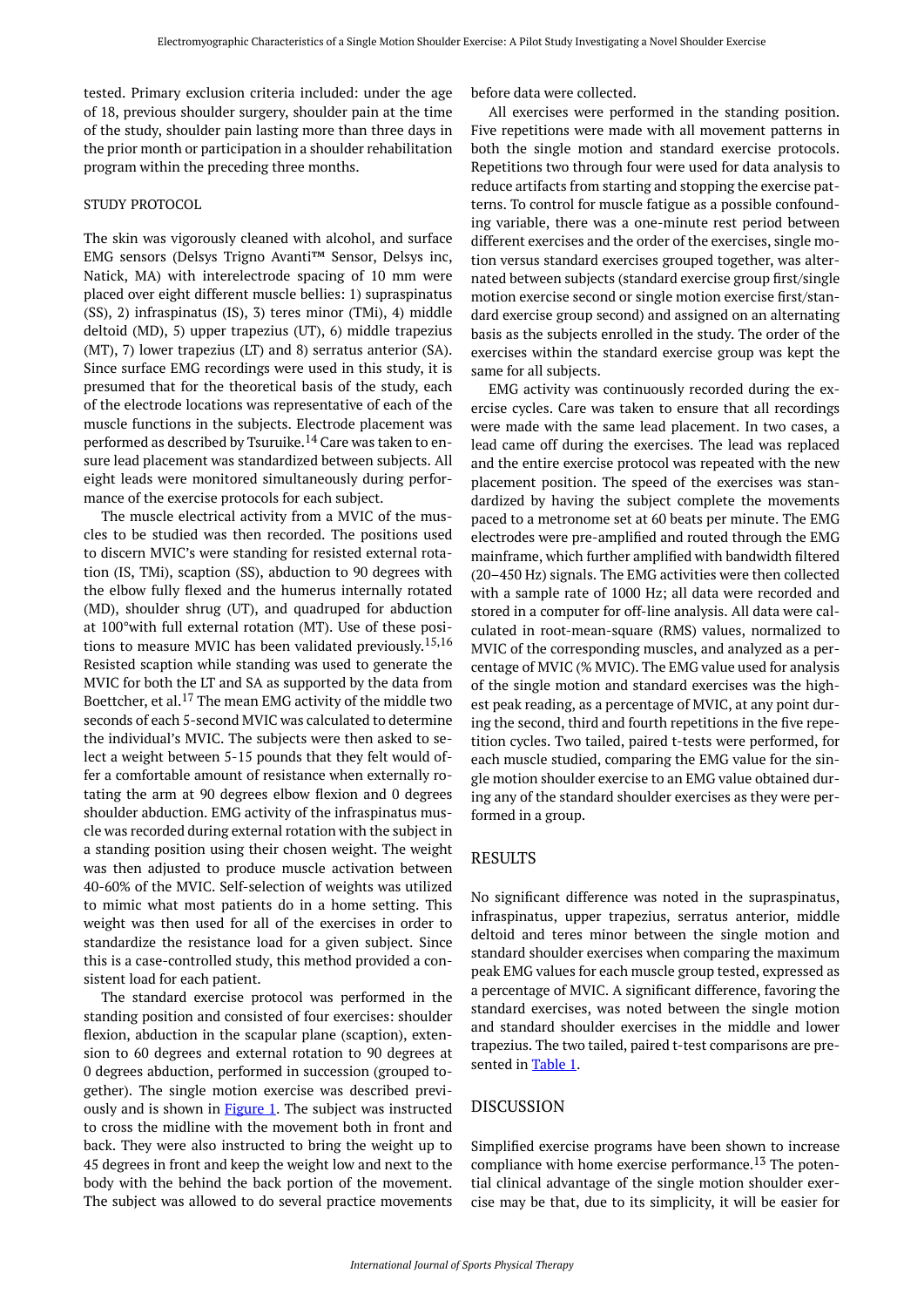<span id="page-3-0"></span>patients to integrate into their regular exercise programs and may provide a new shoulder rehabilitation option to help maintain long term improvements in shoulder biomechanics and pain reduction. This pilot study demonstrates that the single motion exercise is not significantly different in activating rotator cuff and scapular stabilizing muscles, with the exception of the middle and lower trapezius, when compared to the standard exercises used in this study. With its similarity to standard shoulder exercises in activating key rotator cuff and scapular muscles established, as well as its simplicity and multiplanar movement pattern, a larger outcome study is indicated to evaluate whether these potential advantages of the single motion shoulder exercise translate to increased clinical effectiveness.

There are several limitations to this study. First, the value of using surface EMG electrodes for the measurement of shoulder muscles has been questioned.<sup>18,19</sup> However, the authors feel that any error introduced by using surface electrodes would be equal for each exercise trial since the data were case-controlled.

Second, it was a challenge in this study to compare a continuous motion, multiplanar exercise that took about five seconds to perform and six uniplanar exercises that took approximately two seconds each to perform. Applying standard MVIC uniplanar movements to a multiplanar single motion exercise has not been previously validated, but the authors feel this was the most standardized metric to use for comparison. The case-controlled design used in this study is also important in helping to mitigate potential errors produced by MVIC measurement technique as well as exercise performance variability and the subjects self-selecting the weight they used for the exercises. By comparing each subject to themselves, these possible confounding variables would affect both the single motion and standard shoulder exercises to the same degree.

#### CONCLUSIONS

The results of this pilot study indicate that the Figure of 8 pattern, single motion shoulder exercise activates key muscle groups in the rotator cuff and shoulder girdle, similarly to the group of standard exercises consisting of resisted flexion, abduction (scaption), extension and external rotation to 90 degrees at 0 degrees abduction, when performed

**Table 1. Results of two-tailed, paired t-tests comparing the peak EMG value, as a percentage of MVIC, for the single motion exercise and the highest peak EMG value, as a percentage MVIC, among any of the standard exercises.** 

| Muscle                 | t-value   | p-value |
|------------------------|-----------|---------|
|                        |           |         |
| Supraspinatus          | 1.1100    | 0.2806  |
| Infraspinatus          | 1.1000    | 0.2852  |
| <b>Upper Trapezius</b> | 0.1193    | 0.8657  |
| Middle Trapezius       | 2.8369    | 0.0109  |
| Lower Trapezius        | 4.5639    | 0.0002  |
| Serratus Anterior      | $-1.0981$ | 0.2867  |
| Middle Deltoid         | $-0.6004$ | 0.5557  |
| <b>Teres Minor</b>     | $-1.8591$ | 0.0794  |

N= 19

with the same weight. However, the middle and lower trapezius, were activated to a greater extent during the standard exercises than with the single exercise. These data suggest that the single motion exercise may have utility as part of a shoulder rehabilitation program and warrants additional evaluation for clinical effectiveness. In particular, further studies are needed to determine whether this novel shoulder exercise, because of its simplicity, offers any clinical advantage to produce improved, long term outcomes in managing rotator cuff pathology and decreasing the incidence of chronic shoulder pain when compared to groups of standard shoulder exercises.

#### CONFLICTS OF INTEREST

None

Submitted: March 04, 2021 CST, Accepted: August 05, 2021 CST



This is an open-access article distributed under the terms of the Creative Commons Attribution 4.0 International License (CCBY-NC-4.0). View this license's legal deed at https://creativecommons.org/licenses/by-nc/4.0 and legal code at https://creativecommons.org/licenses/by-nc/4.0/legalcode for more information.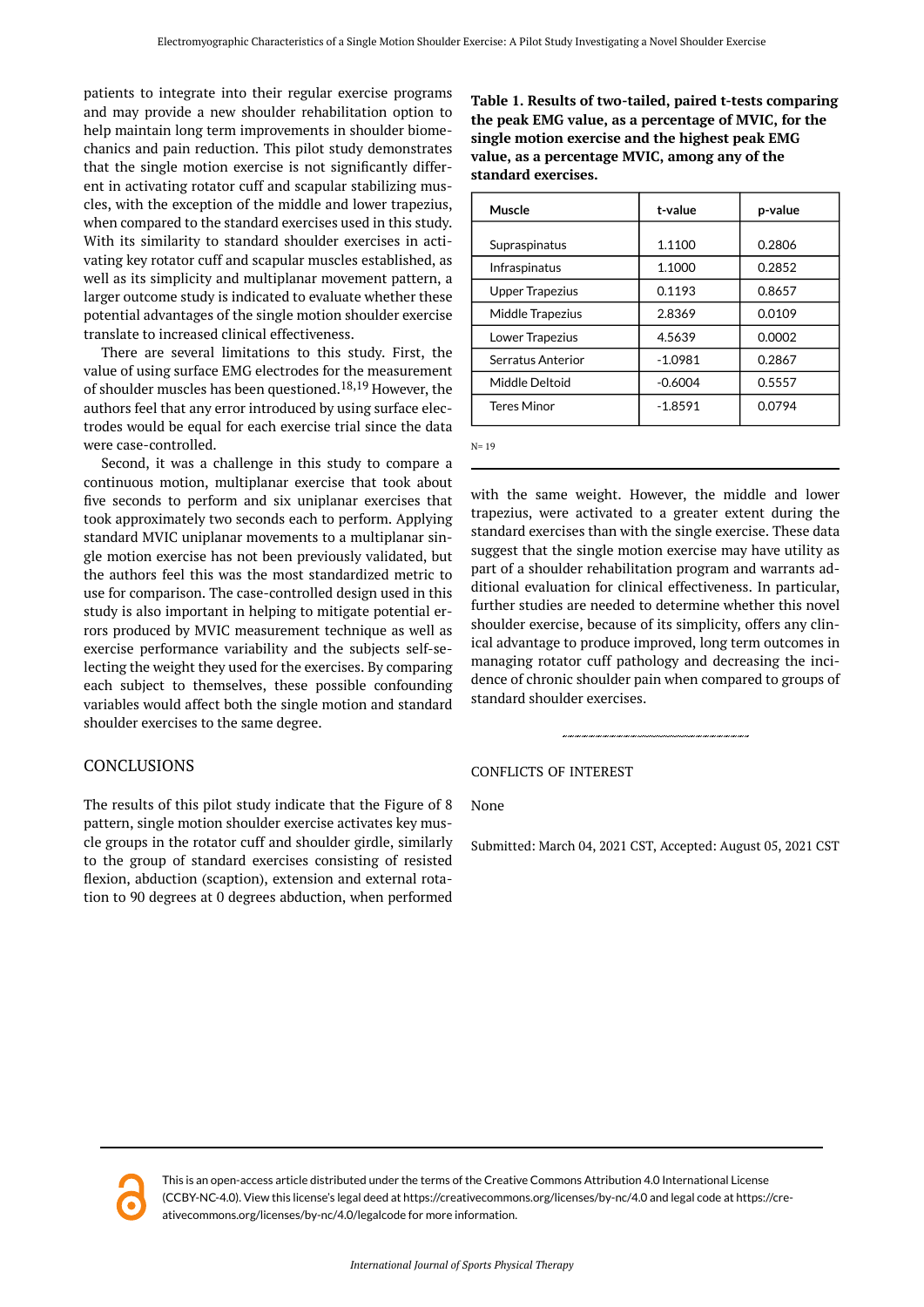# REFERENCES

1. Kuhn JE. Exercise in the treatment of rotator cuff impingement: A systematic review and a synthesized evidence-based rehabilitation protocol. *J Shoulder Elbow Surg*. 2009;18(1):138-160. [doi:10.1016/j.jse.200](https://doi.org/10.1016/j.jse.2008.06.004) [8.06.004](https://doi.org/10.1016/j.jse.2008.06.004) 

2. Ellenbecker TS, Cools A. Rehabilitation of shoulder impingement syndrome and rotator cuff injuries: an evidence-based review. *Br J Sports Med*. 2010;44(5):319-327. [doi:10.1136/bjsm.2009.058875](https://doi.org/10.1136/bjsm.2009.058875)

3. Reinold MM, Escamilla RF, Wilk KE. Current concepts in the scientific and clinical rationale behind exercises for glenohumeral and scapulothoracic musculature. *J Orthop Sports Phys Ther*. 2009;39(2):105-115. [doi:10.2519/jospt.2009.2835](https://doi.org/10.2519/jospt.2009.2835)

4. Kibler WB, Ludewig PM, McClure PW, Michener LA, Bak K, Sciascia AD. Clinical implications of scapular dyskinesis in shoulder injury: the 2013 consensus statement from the 'scapular summit.' *Br J Sports Med*. 2013;47(14):877-885. [doi:10.1136/bjsports-201](https://doi.org/10.1136/bjsports-2013-092425) [3-092425](https://doi.org/10.1136/bjsports-2013-092425)

5. Roy JS, Moffet H, Hébert LJ, Lirette R. Effect of motor control and strengthening exercises on shoulder function in persons with impingement syndrome: A single-subject study design. *Man Ther*. 2009;14(2):180-188. [doi:10.1016/j.math.2008.01.010](https://doi.org/10.1016/j.math.2008.01.010) 

6. Worsley P, Warner M, Mottram S, et al. Motor control retraining exercises for shoulder impingement: effects on function, muscle activation and biomechanics in young adults. *J Shoulder Elbow Surg*. 2013;22(4):e11-e19.

7. Escamilla RF, Yamashiro K, Paulos L, Andrews JR. Shoulder muscle activity and function in common shoulder rehabilitation exercises. *Sports Med*. 2009;39(8):663-685. [doi:10.2165/00007256-20093908](https://doi.org/10.2165/00007256-200939080-00004) [0-00004](https://doi.org/10.2165/00007256-200939080-00004)

8. DiGiovine NM, Jobe FW, Pink M, Perry J. An electromyographic analysis of the upper extremity in pitching. *J Shoulder Elbow Surg*. 1992;7(1):75. [doi:10.1](https://doi.org/10.1016/s1058-2746(09)80011-6) [016/s1058-2746\(09\)80011-6](https://doi.org/10.1016/s1058-2746(09)80011-6) 

9. Bitter NL, Clisby EF, Jones MA, Magarey ME, Jaberzadeh S, Sandow MJ. Relative contributions of infraspinatus and deltoid during external rotation in healthy shoulders. *J Shoulder Elbow Surg*. 2007;16(5):563-568. [doi:10.1016/j.jse.2006.11.007](https://doi.org/10.1016/j.jse.2006.11.007) 

10. Struyf F, Nils J, Mollekens S, et al. Scapularfocused treatment in patients with shoulder impingement syndrome: a randomized clinical trial. *Clin Rheumatol*. 2013;32(1):73-85. [doi:10.1007/s1006](https://doi.org/10.1007/s10067-012-2093-2) [7-012-2093-2](https://doi.org/10.1007/s10067-012-2093-2) 

11. Kibler WB, Sciascia AD, Uhl TL, Tambay N, Cunningham T. Electromyographic analysis of specific exercises for scapular control in early phases of shoulder rehabilitation. *Am J Sports Med*. 2008;36(9):1789-1798. [doi:10.1177/036354650831628](https://doi.org/10.1177/0363546508316281) [1](https://doi.org/10.1177/0363546508316281)

12. Valier AR, Averett RS, Anderson BE, Bacon CEW. The impact of adding an eccentric-exercise component to the rehabilitation program of patients with shoulder impingement: a critically appraised topic. *J Sport Rehabil*. 2016;25(2):195-201. [doi:10.112](https://doi.org/10.1123/jsr.2014-0230) [3/jsr.2014-0230](https://doi.org/10.1123/jsr.2014-0230) 

13. Henry KD, Rosemond C, Eckert LB. Effect of number of home exercises on compliance and performance in adults over 65 years of age. *Phys Ther*. 1998;78(3):270-277. [doi:10.1093/ptj/79.3.270](https://doi.org/10.1093/ptj/79.3.270)

14. Tsuruike M, Ellenbecker TS, Lauffenburger C. Electromyography activity of the teres minor muscle with varying positions of horizontal abduction in the quadruped position. *JSES Int*. 2021;5(3):480-485. [do](https://doi.org/10.1016/j.jseint.2020.12.014) [i:10.1016/j.jseint.2020.12.014](https://doi.org/10.1016/j.jseint.2020.12.014) 

15. Reinold MM, Wilk KE, Fleisig GS, et al. Electromyographic analysis of the rotator cuff and deltoid musculature during common shoulder external rotation exercises. *J Orthop Sports Phys Ther*. 2004;34(7):385-394. [doi:10.2519/jospt.2004.34.7.385](https://doi.org/10.2519/jospt.2004.34.7.385)

16. Tsuruike M, Ellenbecker TS. Scapular muscle electromyographic activity during abduction exercises in the scapular plane in three positions. *Int J Sport Phys Ther*. 2019;14(6):935-944. [doi:10.26603/ijs](https://doi.org/10.26603/ijspt20190935) [pt20190935](https://doi.org/10.26603/ijspt20190935)

17. Boettcher CE, Ginn KA, Cathers I. Standard maximum isometric voluntary contraction tests for normalizing shoulder muscle EMG. *J Orthop Res*. 2008;26(12):1591-1597. [doi:10.1002/jor.20675](https://doi.org/10.1002/jor.20675)

18. Waite DL, Brookham RL, Dickerson CR. On the suitability of using surface electrode placements to estimate muscle activity of the rotator cuff as recorded by intramuscular electrodes. *J Electromyogr Kinesiol*. 2010;20(5):903-911. [doi:10.1016/j.jelekin.20](https://doi.org/10.1016/j.jelekin.2009.10.003) [09.10.003](https://doi.org/10.1016/j.jelekin.2009.10.003)